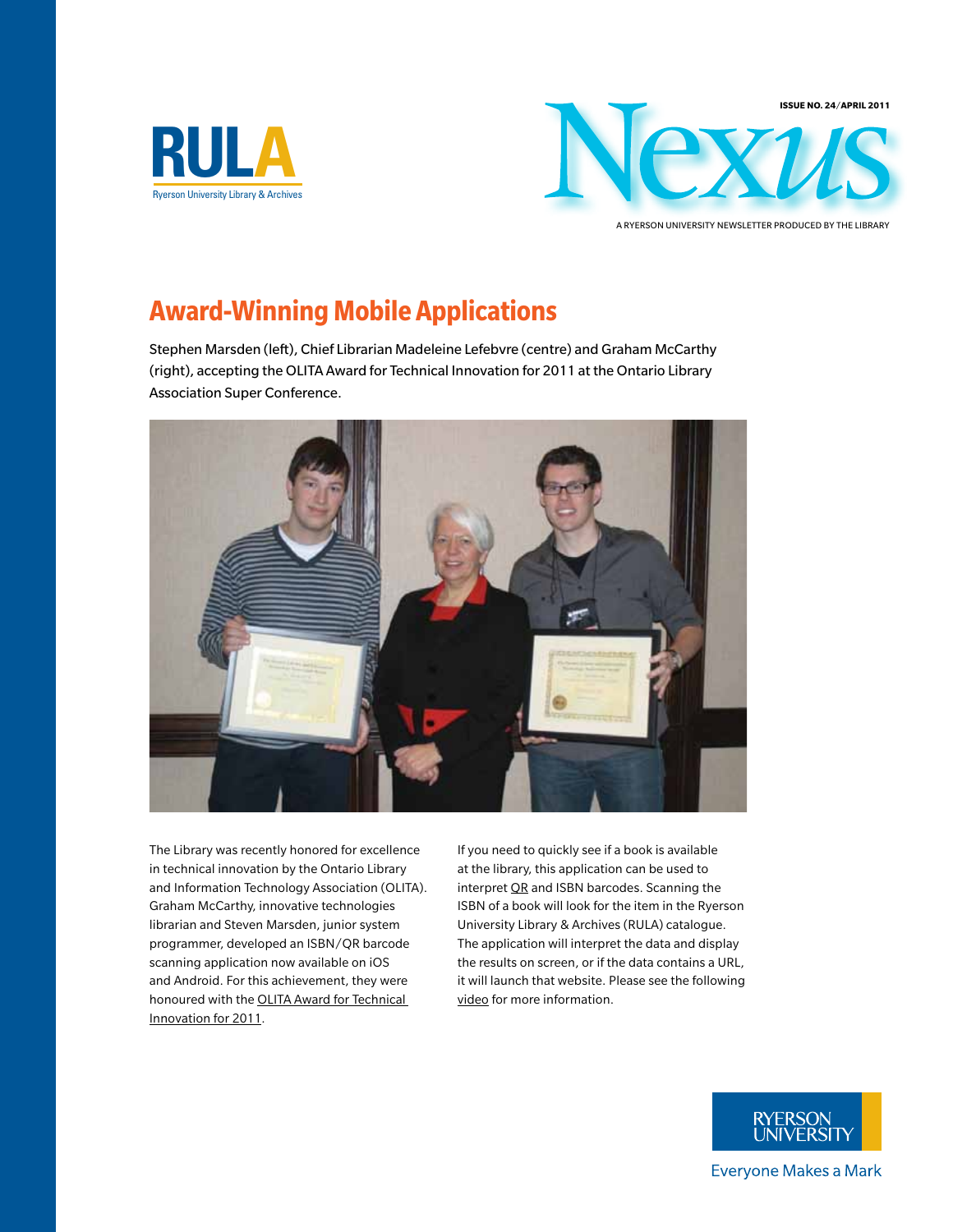

# **From The Chief Librarian Madeleine Lefebvre**

Welcome to the Spring issue of NEXUS! As we start to look forward to the end of the academic year, this is also the time when senior academic administrators submit reports of 2009-2010 progress towards their academic plans. To develop our summary report for the Library, we requested detailed reports from departments on the objectives of our Strategic Plan. The compilation of their input ran to 47 printed pages! I then had the daunting task of summarizing the results into a short summary under our five goals, which I hope, will leave you as encouraged as I am about the Library's progress.

#### **Build Our Space**

All our initiatives under this goal were underpinned by an ethos of collaboration with other Ryerson departments. As a member of the Building Committee, I participated fully in the schematic design development process with the architects and other stakeholders. I'm excited that the design for the new [Student Learning Centre](http://www.ryerson.ca/news/news/General_Public/20110406_slc.html) was shared with the Ryerson community in April, so that everyone can share in the enthusiasm for this project.

#### **Build Our Collections and Access**

We continue to advance an e-resources strategy within the limitations of our budget. A major project currently underway is the implementation of a discovery layer called Summon – this will radically change the research process for our users, and promises a much simpler search environment to access our collection. We are launching this tool in beta during the Spring term , and I encourage everyone to give it a try. I'm also pleased that during the month of April, the Library is extending

hours to 1:30 a.m. to allow access to study space in preparation for the exam period. During this period, we will be collecting feedback from our users to determine their needs with respect to extended hours – this data will be important to help us plan for the new Student Learning Centre.

#### **Build Our Support of Teaching, Learning and SRC**

In reflection of their changing role, librarians are active participants in course development and sometimes delivery, working closely with teaching faculty. This trend was underlined by the inclusion of the Library in the planning for faculty teaching chairs. The Library has also taken a lead role with the Digital Media Projects Office (DMP) and the Learning and Teaching Office (LTO) in developing a social media education program for the faculty. Recently, the Library has also struck a working group to look at services and support for the Chang School – this group includes both library staff and staff from the Chang School. The group will be undertaking two projects in the immediate future: conducting an information literacy needs assessment of Chang School students and faculty during the summer in order to address their special needs, and increasing copyright literacy and education.

#### **Build Our Technology Infrastructure**

Due to the success of laptop loans for students, more laptops were purchased to increase access to this important service. A Library Information Technology Services (LITS) department was established to bring together technology staff and develop a strong identity to underpin all library services.

#### **Build Our Reputation**

The LibQUAL+ survey that was conducted in March 2010 gave us excellent feedback from the community, and we were pleased to see significant improvements in many categories. Our student advisory committee continues to provide us with wonderful input from the student perspective, particularly as we embark on many initiatives designed to encourage student success.

We continue to seek and develop collaborations across campus, solicit and act on feedback, and work to increase our profile. As always, if you have any questions, please do not hesitate to ask – talk to your [subject liaison](http://www.runner.ryerson.ca/library/staffdirectory/?type=subject) librarian, or send us your comments and suggestions.

Madeleine Lefebvre, Chief Librarian

#### **New Site for Archives and Special Collections**

This new site is your one-stop shop for browsing the history of the university and campus. The site includes [archival content](http://www.ryerson.ca/archives/ahome.html) such as past student newspapers, speeches, manuscripts, correspondence, and many photographs and cultural artifacts collected to support courses at Ryerson, including the [Kodak Canada Archives, Canadian Architect Image](http://www.ryerson.ca/archives/sc/photo/index.html)  [Collection](http://www.ryerson.ca/archives/sc/photo/index.html), [Leniniana](http://www.ryerson.ca/archives/sc/leniniana/index.html) and [Historical Photography Collections.](http://www.ryerson.ca/archives/sc/photo/index.html)

Each month, this site will feature an item or two from one of these collections and post information about displays and contests. Check back regularly for updates!

#### **Portrait of Egerton Ryerson in the Archives**

An early portrait of Egerton Ryerson was recently donated to the university by the Ryerson family. This original painting is currently on display in the Archives, on the 3rd floor of the Library. For more information on this donation, and images of the portrait, please view the following story in *[Ryerson Today](http://www.ryerson.ca/ryersontoday/stories/20110228_portrait.html)*.

**Follow us on [Twitter](http://twitter.com/ryersonlibrary) and [Facebook!](http://www.facebook.com/pages/Toronto-ON/Ryerson-University-Library/5863804371?ref=mf)**

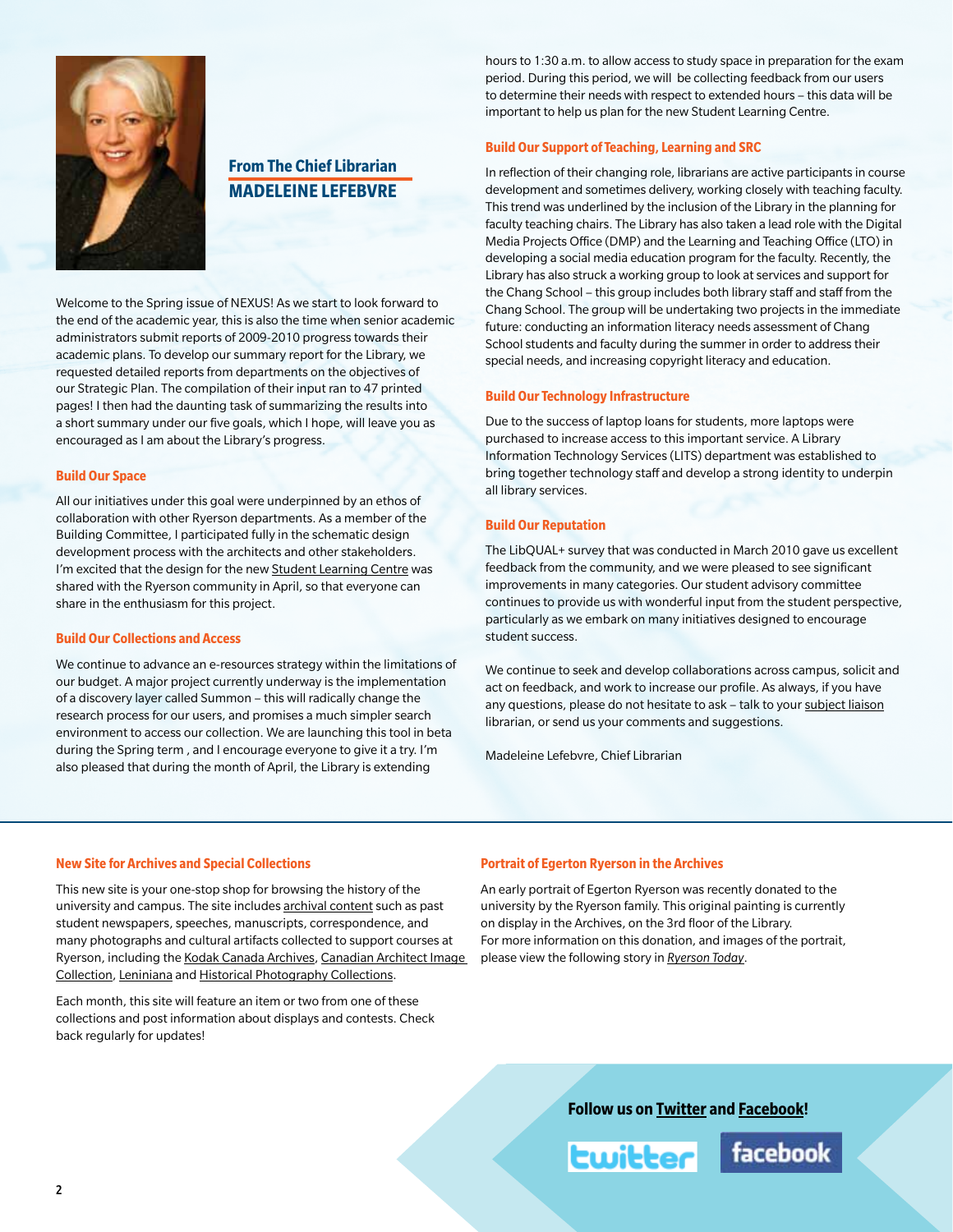#### **Interior Design Installation in the Library**

In February 2011, the Library hosted an exhibition featuring the work of students from the School of Interior Design, curated by Professor Lorella Di Cintio and titled *What's on the Table: The Designer's Response*.

Students partnered with [The Stop](http://www.thestop.org/)  [Community Food Centre](http://www.thestop.org/) to design a fund-raising item for their annual gala, which helps raise money for The Stop's critical anti-hunger programs and services. The results of this experiential learning opportunity, the [Objet de Cuisine studio,](http://dl.dropbox.com/u/20131332/Revised%20Spoon%20Poster.pdf) were on display in LIB-497 on the Library's 4th floor, with selected items also available in Special Collections. Students who created the pieces made a formal presentation discussing the exhibit to members of the Ryerson community.

Additional [images](http://news.library.ryerson.ca/asc/2011/02/whats-on-the-table-the-designers-response/) of the students' work are available on the Archives and Special Collections website.



# **Search Everything – A Single Access Point for Library Resources**

Library research is about to get much easier! The Library is implementing a discovery layer, which is a tool that creates a single access point for both the Library's extensive collection of electronic resources and items in the Library catalogue, such as books and videos. You can [search everything](http://ryerson.summon.serialssolutions.com/) now and try it out!

#### **Wizfolio Trial**

Are you looking for a powerful citation management tool? Interested in trying another product besides RefWorks? Trial access to [Wizfolio](http://wizfolio.com/) has been extended for another year by Scholars Portal to allow unlimited use by researchers and students at all 21 Ontario universities. To give Wizfolio a try, or to learn more, please visit the Library [website](http://news.library.ryerson.ca/2011/01/wizfolio-trial-extended/) for more information.

### **Looking for Video Tutorials?**

The Library has a number of brief [video tutorials](http://www.ryerson.ca/library/tutorials/) on topics such as identifying Peer Reviewed Articles, Quantitative vs. Qualitative Articles, and many more! These tutorials can be embedded in Blackboard course shells for easy access by your students. For more information, please contact your [subject liaison librarian](http://www.runner.ryerson.ca/library/staffdirectory/?type=subject).

#### **Course Support in Blackboard – Welcome Ares!**

Beginning with Spring 2011 courses, the Library is piloting the use of the Ares System for managing electronic course readings (e-reserve) in Blackboard. Ares offers many benefits to both faculty and students:

#### For faculty

- More control over your own electronic course readings. You are encouraged to create and manage your course items but may continue to seek assistance from Library staff to create readings on your behalf.
- Organize course readings, your way. Tag and group materials by topics or by week.
- Check the processing status yourself; no need to contact the Library.
- Find out the usage of each of your readings.

#### For students

- Organize course readings your way.
- Stay informed. Learn about new readings through email notification or an RSS feed.

To learn more, please contact **[reserve@ryerson.ca](mailto:reserve%40ryerson.ca?subject=)**

# **Donations Boost Collections**

In 2010, the library received many donations, both large and small – some of our recent donations are listed below. We'd like to take this opportunity to thank all of our donors for their gifts to the Library – your contributions are much appreciated!

- Balfour Halévy presented an impressive collection of books and some journals on the History of the Book and related industries.
- Dr. Phyllis Grosskurth strengthened our collection in the area of psychoanalysis.
- Dr. Randall Hansen's significant donations in the field of political science helped improve holdings in this area.
- Harold Medjuck's donation strengthened our collection in the study of Native and Indigenous Peoples.
- Special Collections is the new home for two volumes of the 1923 edition of the *[Atlas of the City of Toronto and Suburbs](http://news.library.ryerson.ca/asc/page/2/)* published by Goad's Atlas and Plan Co., courtesy of Irena Koshchuk.

#### **RULA-SAC – Thank you!**

Thank you to our student advisory committee for 2010-2011! In its 2nd year of existence, RULA-SAC is a group of students who meet regularly with library staff to provide advice and the student perspective on library issues. In addition to helping with [Learning](http://news.library.ryerson.ca/2010/10/learning-commons-open-house-oct-19-2/)  [Commons Open House](http://news.library.ryerson.ca/2010/10/learning-commons-open-house-oct-19-2/) in the Fall of 2010, committee members are a great support to the library and to the student community throughout the year.



**RULA-SAC members Aras (left) and Ali (right), announce the winner of an iPad at the Learning Commons Open House in October 2010**